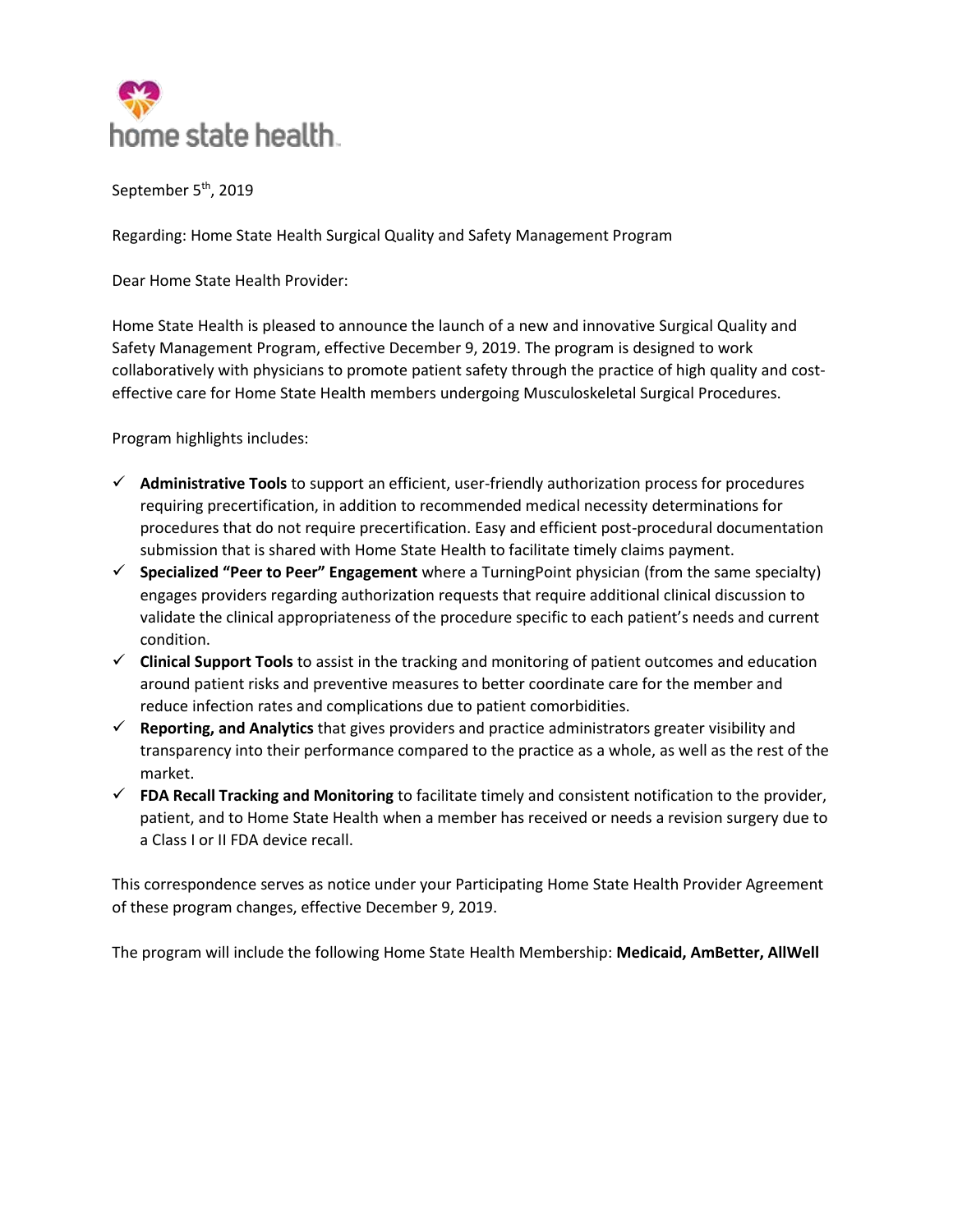Home State Health delegated Prior Authorization for medical necessity and appropriate length of stay (when applicable) to **TurningPoint Healthcare Solutions, LLC.** Prior Authorization is required for the following surgical procedures in *both inpatient and outpatient settings*:

# **Orthopedic Surgical Procedures** *- Including all associated partial, total, and revision surgeries*

- Knee Arthroplasty
- Unicompartmental/Bicompartmental Knee Replacement
- Hip Arthroplasty
- Shoulder Arthroplasty
- Elbow Arthroplasty
- Ankle Arthroplasty
- Wrist Arthroplasty
- Acromioplasty and Rotator Cuff Repair
- Anterior Cruciate Ligament Repair
- Knee Arthroscopy
- Hip Resurfacing
- Meniscal Repair
- Hip Arthroscopy
- Femoroacetabular Arthroscopy
- Ankle Fusion
- Shoulder Fusion
- Wrist Fusion
- Osteochondral Defect Repair

# **Spinal Surgical Procedures** - *Including all associated partial, total, and revision surgeries*

- Spinal Fusion Surgeries
	- o Cervical
	- o Lumbar
	- o Thoracic
- Sacral
- Scoliosis
- Disc Replacement
- Laminectomy/Discectomy
- Kyphoplasty/Vertebroplasty
- **•** Sacroiliac Joint Fusion
- Implantable Pain Pumps
- Spinal Cord Neurostimulator
- Spinal Decompression